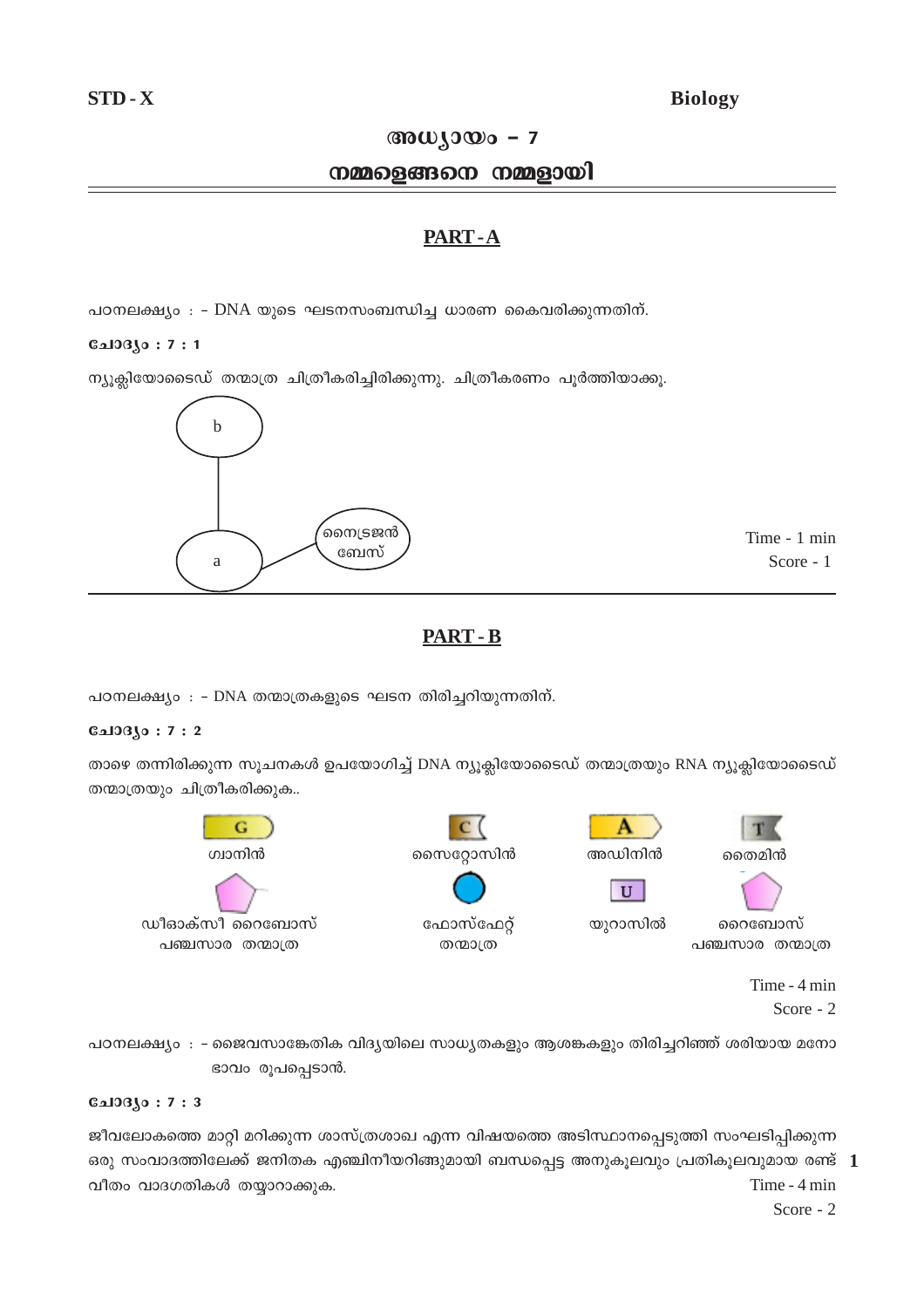# PART-C

പഠനലക്ഷ്യം : - ഗ്രിഗർമെൻഡലിന്റെ പരീക്ഷണങ്ങളെ കുറിച്ചും പാരമ്പര്യ നിയമങ്ങളെ കുറിച്ചും ധാരണ കൈവരിക്കുന്നതിന്.

### $0.1030:7:4$

ചുവന്ന പൂക്കളുള്ള പയർചെടിയും വെളുത്ത പൂക്കളുള്ള പയർചെടിയും വർഗസങ്കരണം നടത്തിയതുമായി ബന്ധപ്പെട്ട ചിത്രീകരണമാണ് ചുവടെ നൽകിയിരിക്കുന്നത്. ഇവ ഉചിതമായി പൂർത്തീകരിക്കുക.

ചുവന്നപൂവ് - പ്രകടഗുണം വെളുത്തപുവ് - ഗുപ്തഗുണം



 $F$ , തലമുറയിലെ വ്യതൃസ്ത ഗുണങ്ങളോടുകൂടിയ പയർചെടികൾ തമ്മിലുള്ള അനുപാതം എഴു  $b)$ Time - 4 min തുക.

Score -  $3$ 

പഠനലക്ഷ്യം : - ജൈവസാങ്കേതികവിദ്യ മനുഷ്യരാശിക്ക് നൽകുന്ന സംഭാവനകളെക്കുറിച്ച് ധാരണ കൈവ രിക്കുന്നതിന്.

#### **CalOBJo: 7:5**

ലിഗേസ്, മോളിക്യുലാർ പശയായും റെസ്ട്രിക്ഷൻ എൻഡോന്യൂക്ലിയേസ്, മോളിക്കുലാർ കത്രികയായും വിശേഷിക്കപ്പെടുന്നു. ഇവ പ്രയോജനപ്പെടുത്തിയാൽ കാർഷികമേഖലയിലും വൈദൃശാസ്ത്രമേഖല യിലും ഒട്ടേറെ നേട്ടങ്ങൾ ഉണ്ടാക്കാനാകും.

- മേൽസൂചിപ്പിച്ച സാങ്കേതിക വിദ്യ ഏതാണ്?  $a)$
- ഈ സാങ്കേതിക വിദ്യയിൽ ലിഗേസ്, റെസ്ട്രിക്ഷൻ എൻഡോന്യുക്ലിയേസ് എന്നിവയുടെ ഉപ  $b)$ യോഗം എന്താണ്? Time - 2 min

Score -  $3$ 

പഠനലക്ഷ്യം : മനുഷ്യനിലെ ലിംഗനിർണയത്തെക്കുറിച്ച് ധാരണ കൈവരിക്കുന്നതിന്.

### $0.103(0:7:6)$

തുടർച്ചയായി മൂന്നു പെൺകുഞ്ഞുങ്ങളെ പ്രസവിച്ച സ്ത്രീയെ ഭർത്താവും വീട്ടുകാരും കുറ്റപ്പെടുത്തി.

- ഈ സാമൂഹ്യസാഹചര്യം വിലയിരുത്തി നിങ്ങളുടെ അഭിപ്രായം എഴുതുക. a)
- ആൺകുഞ്ഞും പെൺകുഞ്ഞും ഉണ്ടാകാനുള്ള സാധ്യത ലിംഗനിർണയ ക്രോമസോമുകളുടെ  $b)$ Time -  $2\frac{1}{2}$  min അടിസ്ഥാനത്തിൽ ചിത്രീകരിക്കുക.

Score -  $3$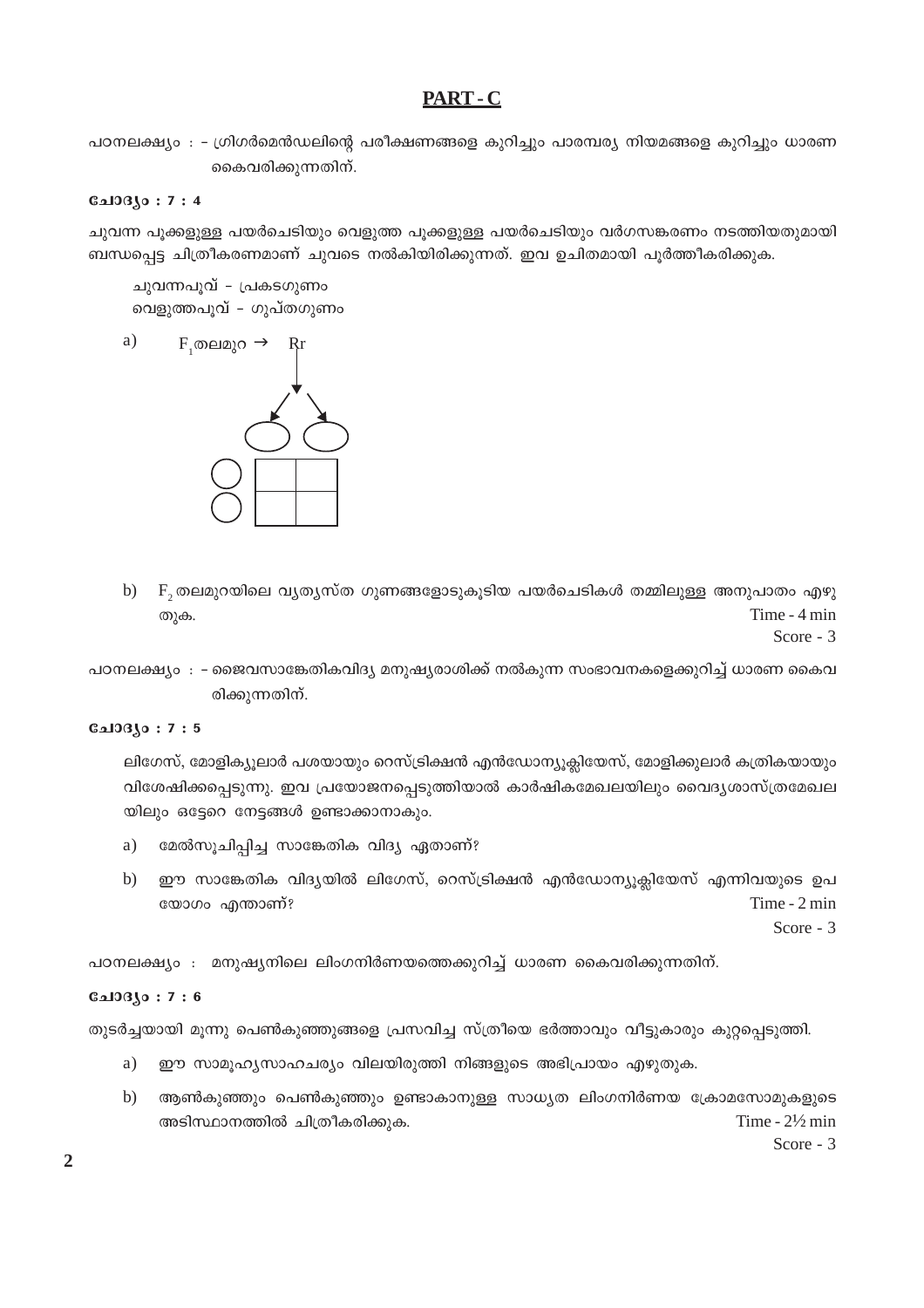ജനിതക വൈകല്യങ്ങളെക്കുറിച്ച് ജനിതക രോഗങ്ങളെ കുറിച്ചും സാമാന്യധാരണ കൈവ പഠനലക്ഷ്യം : രിക്കുന്നതിന്.

#### **Cal03jo: 7:7**

താഴെ തന്നിരിക്കുന്ന പ്രസ്താവനകളെ ഉചിതമായ കോളങ്ങളിൽ ഉൾപ്പെടുത്തി പട്ടിക പൂർത്തിയാക്കുക.

- ലിംഗനിർണയക്രോമസോമുകളിൽ ഒന്ന് കുറവ്  $\bullet$
- സ്വരൂപക്രോമസോമുകൾ ഒന്നു കൂടുതൽ
- കുറഞ്ഞ പ്രതിരോധശേഷി
- വിളർച്ച
- ബുദ്ധിക്കുറവ്
- പൊക്കക്കുറവ്

| ഡൗൺസിൻഡ്രോം |                |
|-------------|----------------|
|             | • സ്ത്രീലക്ഷണം |

Time - 3 min Score -  $3$ 

പഠനലക്ഷ്യം : – DNA യും RNA യും തമ്മിലുള്ള ഘടനാപരമായ സാമ്യവ്യത്യാസങ്ങൾ ബോധ്യപ്പെടുന്നതിന്

#### **G**ചാദ്യം : 7 : 8

താഴെ തന്നിരിക്കുന്ന പട്ടികയിൽ ഒഴിഞ്ഞു കിടക്കുന്ന കോളങ്ങളിലെ വസ്തുതകൾ ബോക്സിൽ നിന്ന് കണ്ടെത്തി പൂരിപ്പിക്കുക.

| സവിശേഷത                                                                        | <b>DNA</b> | <b>RNA</b> |  |              |
|--------------------------------------------------------------------------------|------------|------------|--|--------------|
| ഇഴകളുടെ എണ്ണം                                                                  |            |            |  |              |
| പഞ്ചസാര തന്മാത്രയുടെ ഇനം                                                       |            |            |  |              |
| നൈട്രജൻ ബേസുകൾ                                                                 |            |            |  |              |
| $\bullet$ റൈബോസ് പഞ്ചസാര $\bullet$ രണ്ട് ഇഴകൾ $\bullet$ ഡീഓക്സീറൈബോസ് പഞ്ചസാര. |            |            |  |              |
| $\bullet$ ഒരു ഇഴ $\bullet$ അഡിനിൻ, സൈറ്റോസിൻ, യുറാസിൻ, ഗ്വാനിൻ, തൈമിൻ          |            |            |  | Time - 4 min |
|                                                                                |            |            |  | Score $-3$   |

പഠനലക്ഷ്യം : -ഗ്രിഗർമെൻഡലിന്റെ പരീക്ഷണങ്ങളെ കുറിച്ചും പാരമ്പര്യ നിയമങ്ങളെ കുറിച്ചും ധാരണ കൈവരിക്കുന്നതിന്.

### **CalOBJo: 7:9**

രണ്ട് വ്യത്യസ്ത ഗുണങ്ങളുള്ള ജീവികൾ തമ്മിലുള്ള വർഗസങ്കരണം ചിത്രീകരിച്ചിരിക്കുന്നു. ചിത്രീക രണം വിശകലനം ചെയ്ത് ചുവടെ തന്നിരിക്കുന്ന ചോദ്യങ്ങൾക്കുത്തരമെഴുതുക?

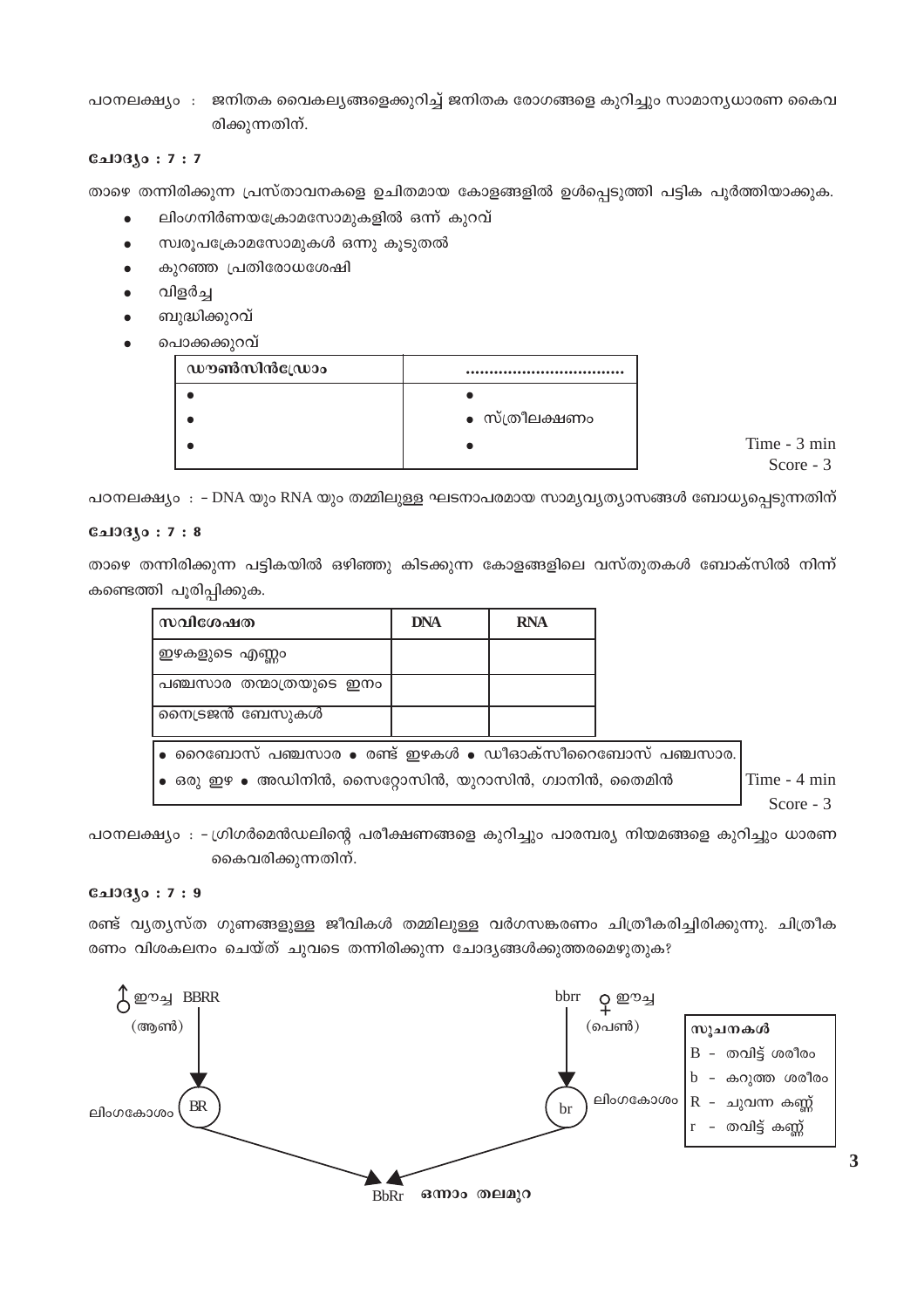- $a)$ ഒന്നാം തലമുറയിലെ പ്രകടഗണങ്ങൾ ഏവ?
- $b)$ ഒന്നാം തലമുറയിലെ ഗുപ്തഗുണങ്ങൾ ഏവ?
- അടുത്ത തലമുറയിൽ ഏതൊക്കെ ഗുണങ്ങളുള്ള ജീവികളുണ്ടാകാന് സാധൃത?  $\mathbf{c})$  $(ga)$ വികളുടെ എണ്ണം കണ്ടെത്തേണ്ടതില്ല) Time - 2 min Score - 4

പഠനലക്ഷ്യം : - DNA യുടെ ഘടനസംബന്ധിച്ച ധാരണ കൈവരിക്കുന്നതിന്.

#### **CalOB**so: 7:10

ജോഡിചേരുന്ന നൈട്രജൻ ബേസുകളുടെ അടിസ്ഥാനത്തിൽ താഴെ തന്നിട്ടുള്ള DNA യുടെ ഇഴയ്ക്ക് പുര കമായ ഇഴ നിർമ്മിക്കുക.



പഠനലക്ഷ്യം : - ജീവികളുടെ പ്രവർത്തനത്തെക്കുറിച്ച് ധാരണ കൈവരിക്കുന്നതിന്.

#### $C_{2}10310:7:11$

ജീനുകളുടെ പ്രവർത്തനം കാണിക്കുന്ന ഫ്ളോചാർട്ട് അനു വരച്ചതാണ് താഴെ കൊടുത്തിട്ടുള്ളത് – അതിൽ തെറ്റുണ്ടെങ്കിൽ തിരുത്തി വരയ്ക്കുക.



Time - 4 min Score -  $3$ 

പഠനലക്ഷ്യം : - പ്രോട്ടീൻ നിർമ്മാണത്തെക്കുറിച്ച് ധാരണ കൈവരിക്കുന്നതിന്.

#### **GalOB**so: 7:12

ജീനുകളിൽ നിന്ന് പ്രോട്ടീൻ നിർമ്മിക്കുന്ന വിവിധ പ്രവർത്തനങ്ങൾ ഘട്ടംഘട്ടമായി കാണിക്കുന്ന ഒരു ഫ്ളോചാർട്ട് നിർമ്മിക്കുക.

> Time - 4 min Score -  $3$